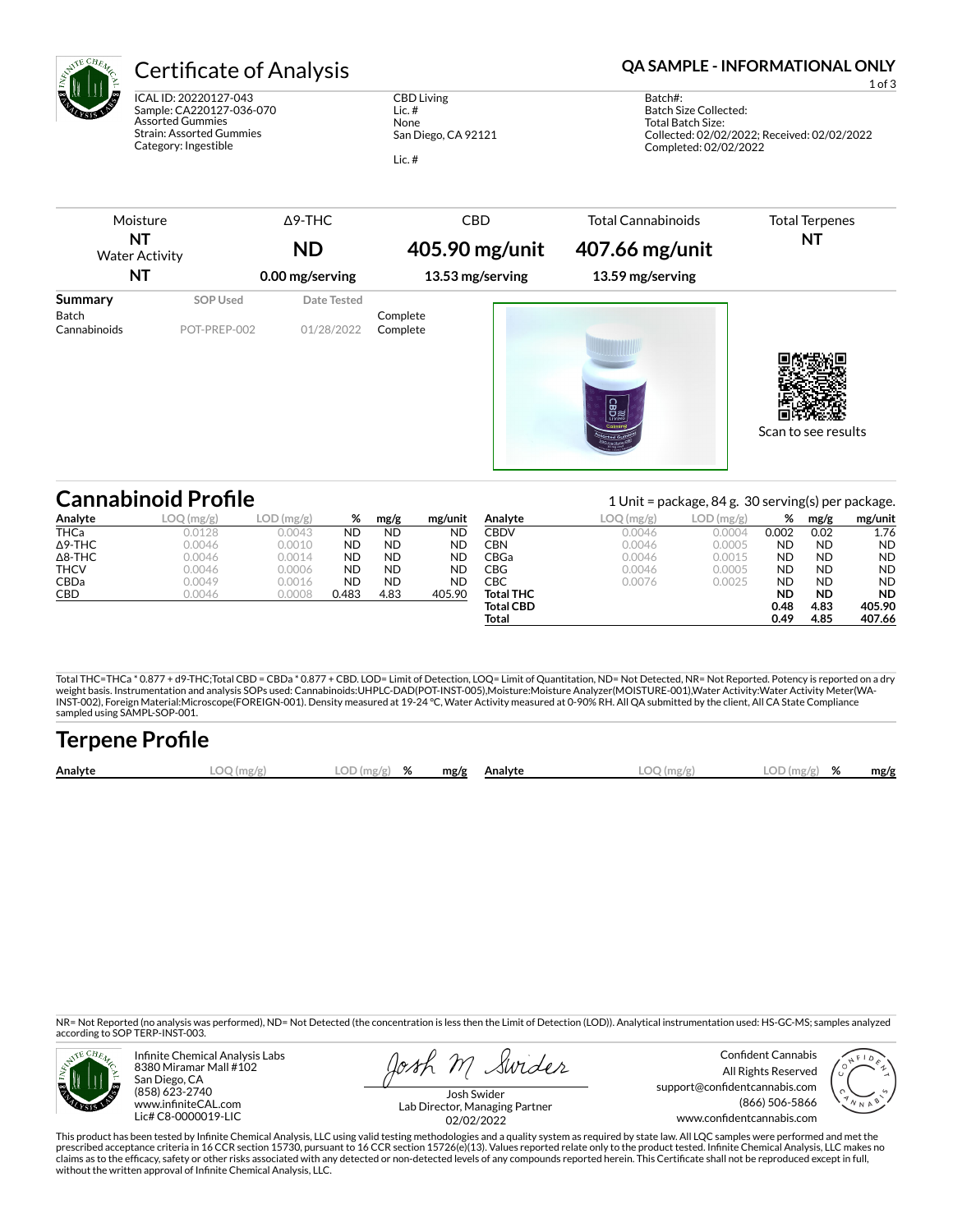

Sample: CA220127-036-070 Strain: Assorted Gummies Category: Ingestible

CBD Living Lic. # None San Diego, CA 92121

Lic. #

# **Certificate of Analysis <b>Certificate of Analysis QA SAMPLE - INFORMATIONAL ONLY**

2 of 3

| Batch#:                                     |
|---------------------------------------------|
| Batch Size Collected:                       |
| Total Batch Size:                           |
| Collected: 02/02/2022; Received: 02/02/2022 |
| Completed: 02/02/2022                       |
|                                             |

### **Residual Solvent Analysis**

| Category 1 | LOO | LOD | Limit | Status | Category 2 | .OQ | LOD | Limit | Status | <b>Category 2</b> | .00 | LOD. | .imit | Status |
|------------|-----|-----|-------|--------|------------|-----|-----|-------|--------|-------------------|-----|------|-------|--------|
|            |     |     |       |        |            |     |     |       |        |                   |     |      |       |        |

NR= Not Reported (no analysis was performed), ND= Not Detected (the concentration is less then the Limit of Detection (LOD)). Analytical instrumentation used: HS-GC-MS; samples analyzed according to SOP RS-INST-003.

### **Heavy Metal Screening**

| <b>LOC</b> | <b>LOD</b> | Limit | -<br>Status |
|------------|------------|-------|-------------|
|            |            |       |             |

NR= Not Reported (no analysis was performed), ND= Not Detected (the concentration is less then the Limit of Detection (LOD)). Analytical instrumentation used: ICP-MS; samples analyzed according to SOP HM-INST-003.

## **Microbiological Screening**

|  |  | im<br>. | . <b>. . .</b> . |  |
|--|--|---------|------------------|--|
|--|--|---------|------------------|--|

ND=Not Detected. Analytical instrumentation used:qPCR; samples analyzed according to SOP MICRO-INST-001.



Infinite Chemical Analysis Labs 8380 Miramar Mall #102 San Diego, CA (858) 623-2740 www.infiniteCAL.com Lic# C8-0000019-LIC

Swider

Confident Cannabis All Rights Reserved support@confidentcannabis.com (866) 506-5866 www.confidentcannabis.com



Josh Swider Lab Director, Managing Partner 02/02/2022

This product has been tested by Infinite Chemical Analysis, LLC using valid testing methodologies and a quality system as required by state law. All LQC samples were performed and met the prescribed acceptance criteria in 16 CCR section 15730, pursuant to 16 CCR section 15726(e)(13). Values reported relate only to the product tested. Infinite Chemical Analysis, LLC makes no<br>claims as to the efficacy, safety without the written approval of Infinite Chemical Analysis, LLC.